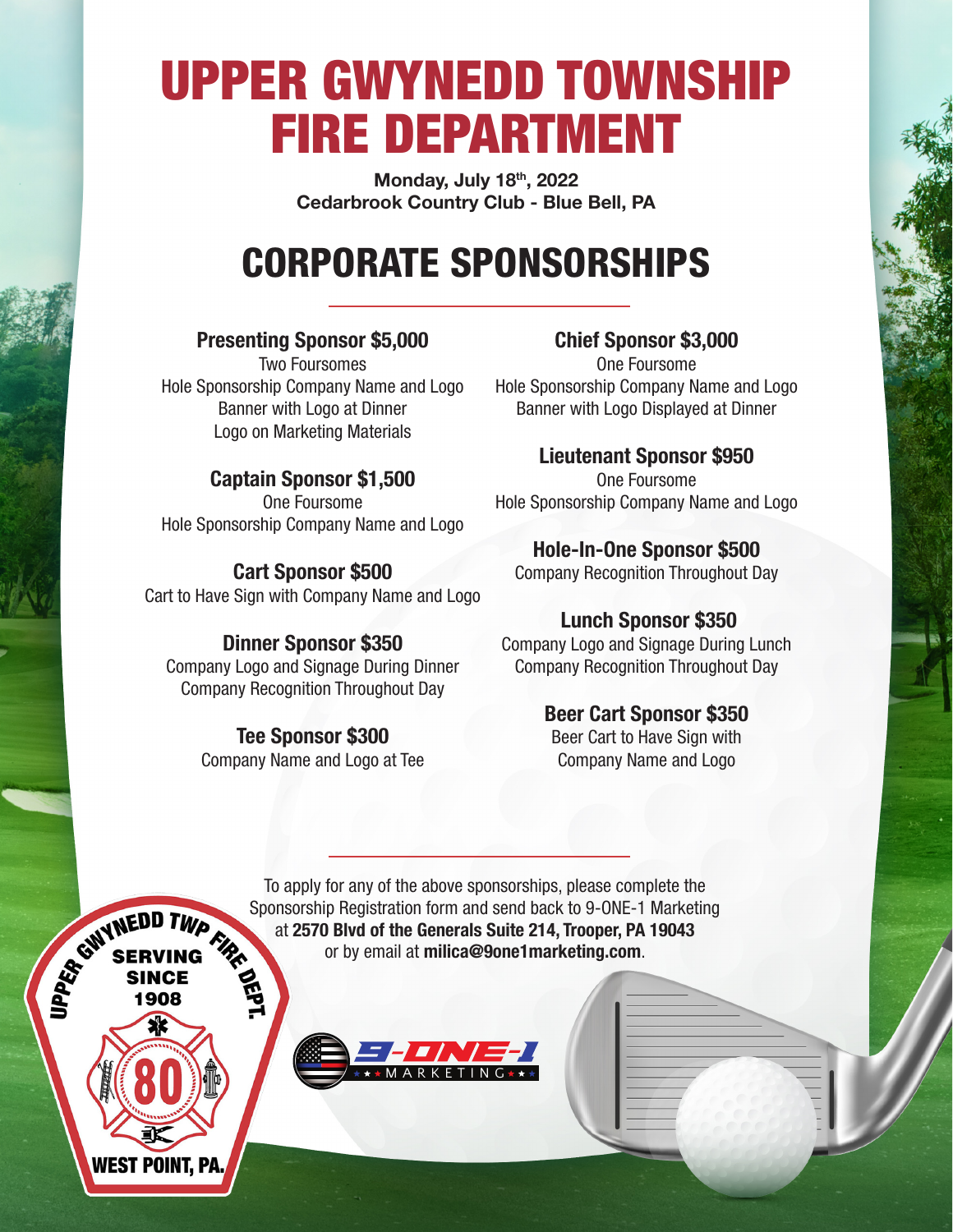# UPPER GWYNEDD TOWNSHIP FIRE DEPARTMENT

**Monday, July 18th, 2022 Cedarbrook Country Club - Blue Bell, PA** 

### SPONSORSHIP REGISTRATION

**Please send the following information along with your company logo to Maria Ilica at milica@9one1marketing.com by no later than Monday, June 13th, 2022.**

| Company Address: Entry American Section 1986 |  |
|----------------------------------------------|--|
| Company Contact: New York Company Contact:   |  |
|                                              |  |
| Email: <b>Email:</b>                         |  |

#### **Pay by Mail**

Please send payment to Upper Gwynedd Township Fire Department, PO Box 340 West Point, PA 19486 no later than June 13th, 2022. **Please make checks payable to Upper Gwynedd Fire Dept.** 

Any questions please contact Maria Ilica at 215-219-0943 or milica@9one1marketing.com.



SERVING TWP THE STREET SINCE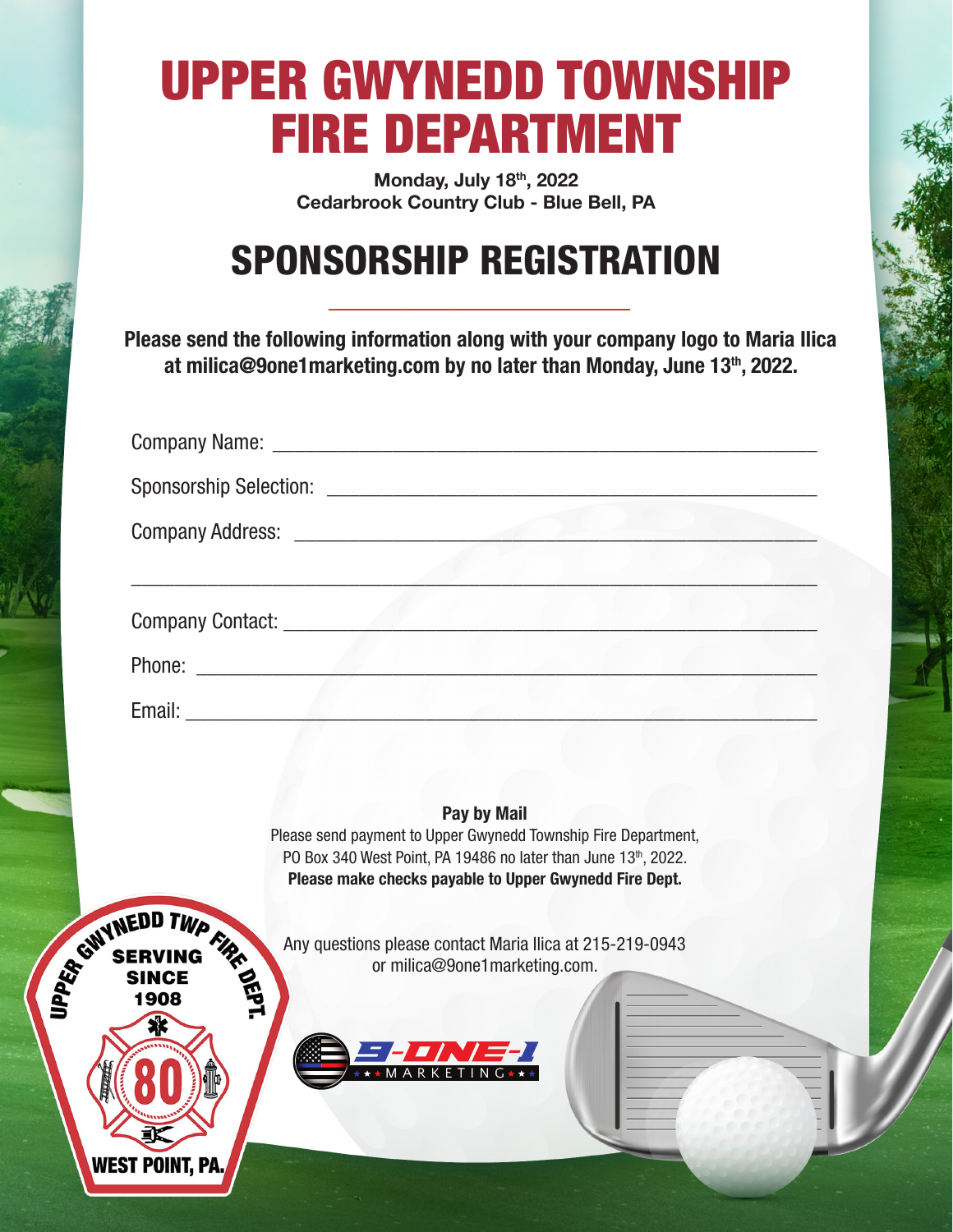# UPPER GWYNEDD TOWNSHIP FIRE DEPARTMENT

**Monday, July 18th, 2022 Shotgun Start at 10:30 AM Cedarbrook Country Club - Blue Bell, PA** 

### GOLFER REGISTRATION

**Outing Includes: Round of Golf and Cart & Lunch/Dinner**

**Please complete the following information and send to Maria Ilica**  at milica@9one1marketing.com by no later than Monday, June 20<sup>th</sup>, 2022. **Spots will be selected on a first-come, first-served basis.** 

|                                          | Phone: New York Street, New York Street, New York Street, New York Street, New York Street, New York Street, New York Street, New York Street, New York Street, New York Street, New York Street, New York Street, New York St                                         |
|------------------------------------------|------------------------------------------------------------------------------------------------------------------------------------------------------------------------------------------------------------------------------------------------------------------------|
|                                          |                                                                                                                                                                                                                                                                        |
|                                          | Phone:<br>an a                                                                                                                                                                                                                                                         |
|                                          | Cost per player: \$160.00 each                                                                                                                                                                                                                                         |
|                                          | <b>Pay Online</b><br>Open Phone Camera<br>Scan Code<br>Pay by Mail<br>Upper Gwynedd Township Fire Department, PO Box 340<br>West Point, PA 19486<br>Please make checks payable to Upper Gwynedd Fire Dept.<br>Any questions please contact Maria Ilica at 215-219-0943 |
| SWYNEDD TWP FIRE<br>✖<br>WEST POINT, PA. | or milica@9one1marketing.com.                                                                                                                                                                                                                                          |